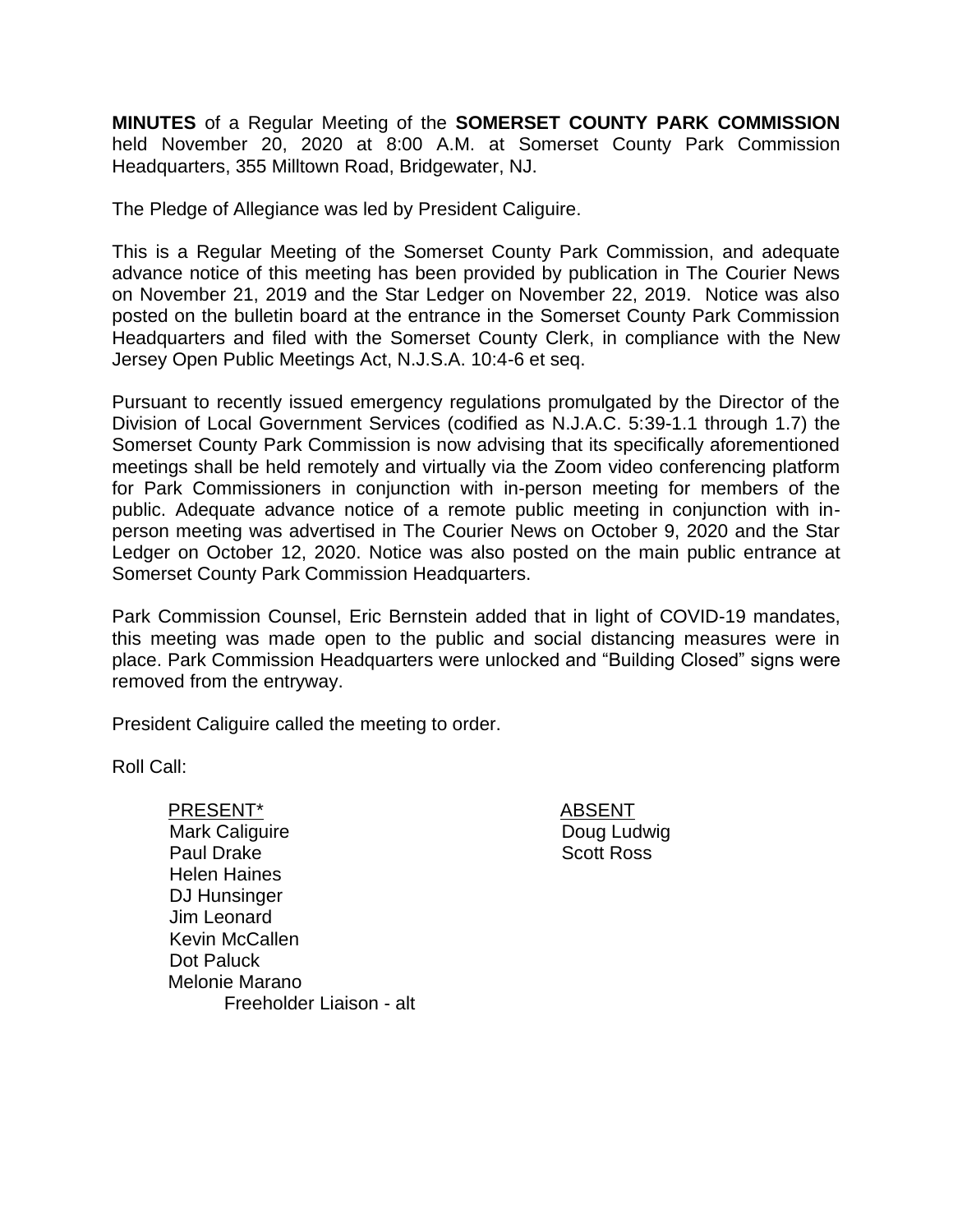Other staff members present were:

| Geoffrey Soriano, Secretary-Director*                                        | Bob Ransone, Dep. Dir., Golf Ops.* |
|------------------------------------------------------------------------------|------------------------------------|
| Janine Erickson, Executive Assistant*                                        | Cindie Sullivan, Asst. Director    |
| Pierce Frauenheim, Dep. Dir., Park Ops.* Dina Trunzo, Admin, Leisure & Comm. |                                    |
|                                                                              | <b>Svc</b>                         |

\*Participated via video conference. In light of the current COVID-19 mandates, Commissioners, Counsel, Public Relations, and Senior Management staff were asked to participate in this meeting remotely.

Also in attendance via video conference: Eric Bernstein, Legal Counsel and Rich Reitman, Public Relations.

| Members from the public in attendance: |                                    |
|----------------------------------------|------------------------------------|
| Terry Heide, Gillette, NJ              | Robin Gehringer, Basking Ridge, NJ |
| Claudia Mott, Millington, NJ           | Steve Zamek, Hillsborough, NJ      |

## **PRESENTATION OF SERVICE AWARDS**

The in-person presentation of service awards has been postponed at this time. The below listed employees earned service awards for November, 2020

- ~ Jorge Diaz 15 Years of Service
- ~ Cynthia Lancaster 15 Years of Service
- ~ Karen Behr 15 Years of Service
- ~ Michael Havay 15 Years of Service

## **OPEN MEETING FOR PUBLIC COMMENT**

Members from the public posed questions to the Commission regarding the future management of Lord Stirling Stable.

#### **APPROVAL OF THE MINUTES**

President Caliguire called for the approval of the minutes of the regular meeting held on October 15, 2020. Moved by Commissioner McCallen; seconded by Commissioner Hunsinger. YEAS: Commissioners Drake, Haines, Hunsinger, Leonard, McCallen, Paluck, and President Caliguire. NAYES: None. ABSENT: Commissioners Ludwig and Ross.

# **APPROVAL OF BILLS FOR PAYMENT**

The following resolutions were moved by Commissioner Leonard; seconded by Commissioner Hunsinger. YEAS: Commissioners Drake, Haines, Hunsinger, Leonard, McCallen, Paluck, and President Caliguire. NAYES: None. ABSENT: Commissioners Ludwig and Ross.

## **Resolution R20-234 – Transfer of Appropriations**

Resolution authorizes transfer of appropriations.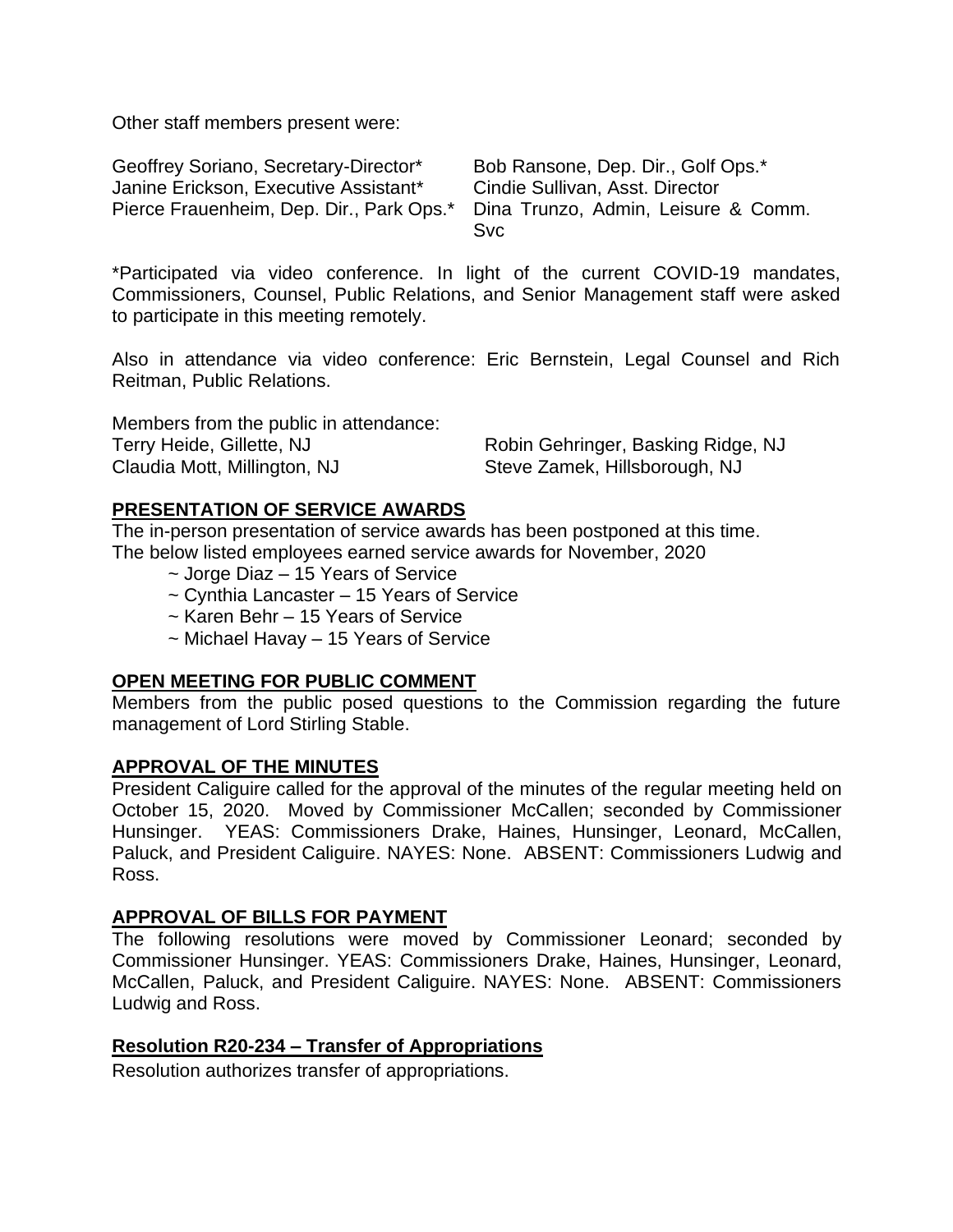# **Resolution R20-233 – Transfer of Capital Appropriations**

Resolution authorizes the canceling and reappropriating certain open space trust authorization balances provided for various open space projects.

## **Resolution R20-235 – Payment of Claims**

Resolution authorizes payment of claims in the amount of \$2,610,967.65 comprised of Claims in the amount of \$1,146,437.50, Other Expenses in the amount of \$168,508.80, and Salaries and Wages in the amount of \$1,296,021.35 for the period of October 15, 2020 through November 18, 2020.

## **Resolution R20-236 – Refund of Recreation Fees**

Resolution refunds recreation fees.

## **Resolution R20-237 – Payment of Confirming Orders**

Resolution authorizes the payment of confirming orders totaling \$16,686.75.

## **Resolution R20-238 – Authorizing Additional Funding for Previously Awarded Contracts (Leisure Services)**

Resolution authorizes additional funds for previously awarded contracts.

## **Resolution R20-239 – Authorizing Additional Funding for Previously Awarded Contracts (Golf)**

Resolution authorizes additional funds for previously awarded contracts.

## **Resolution R20-240 – Authorizing Additional Funding for Previously Awarded Contracts (Administration)**

Resolution authorizes additional funds for previously awarded contracts.

## **Resolution R20-241 – Authorizing Additional Funding for Previously Awarded Contracts (Park Operations)**

Resolution authorizes additional funds for previously awarded contracts.

## **Resolution R20-242 – Authorizing Additional Funding for Previously Awarded Contracts (Pending Requisition)**

Resolution authorizes additional funds for previously awarded contracts.

## **Resolution R20-243 – Amending and Cancelling Certification of Funds for Previously Awarded Contracts**

Resolution cancels and amends certification of funds for previously awarded contracts.

## **DIRECTOR'S REPORT**

Director Soriano submitted a report for the month of October 2020.

# **COMMISSION CORRESPONDENCE**

1. Letter received from Audubon International recognizing Quail Brook Golf Course for environmental excellence.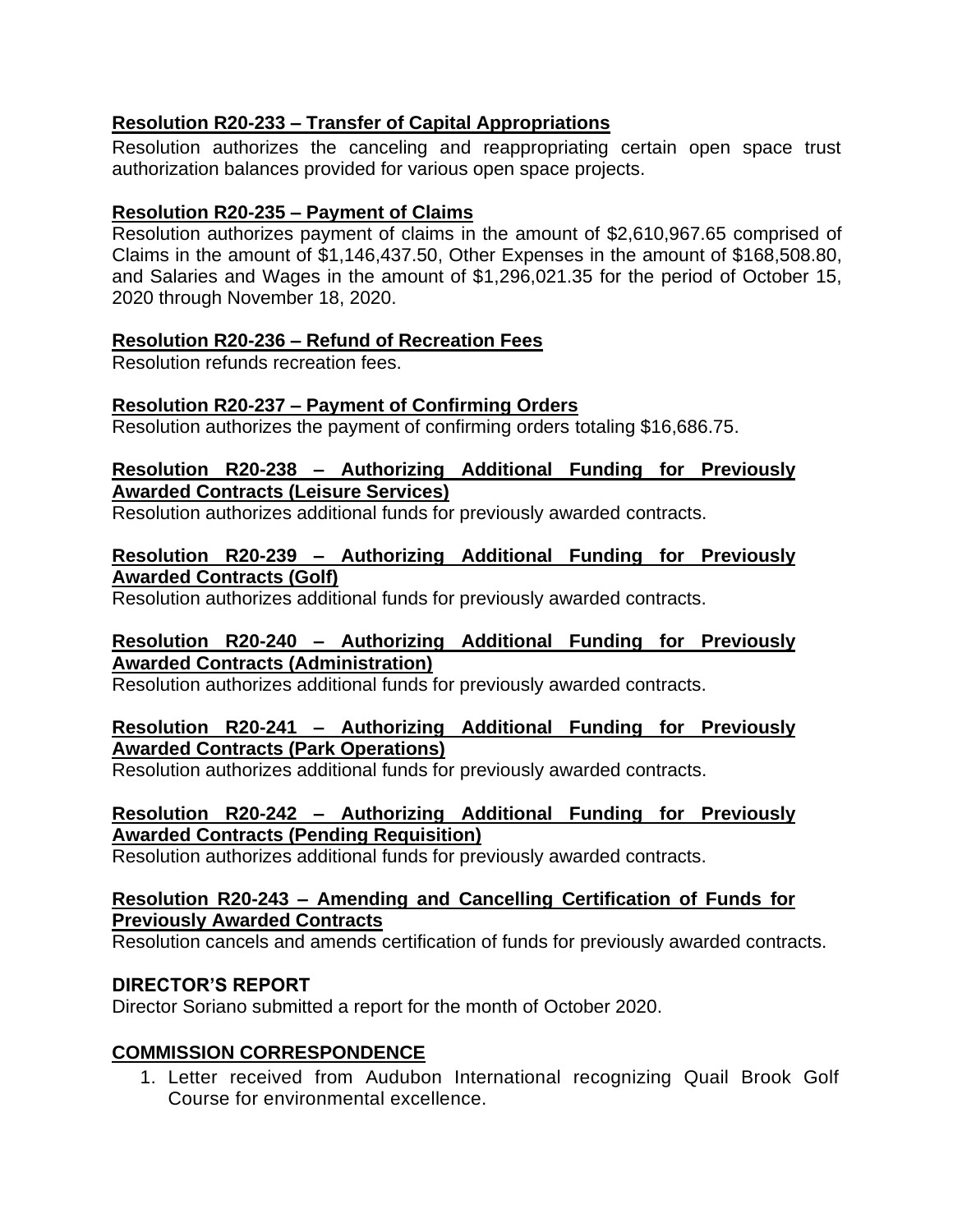- 2. Letter received from Princeton Junction residents, Jeff Hammer and Judy Goetz, thanking Park Ranger Corriero and Park Ranger Austin Domingos for assistance they provided to their hiking companion who sustained an injury on the Sourland Mountain Preserve.
- 3. Email received from Bridgewater-Raritan resident, Nick Lapadula requesting the installation of a Disc Golf Course at Duke Island Park.
- 4. Email received from Maryjane Hydro of SCJIF regarding 2020 SCPC return of surplus in the amount of \$64,337.00.
- 5. Email received from Edison Tong, from IMPACT Youth Club, a non-profit organization that helps communities through volunteer work in music and art, regarding donating 96 energy-efficient LED bulbs to the Park Commission.
- 6. Email received from Michael Plan, whose daughter participates in the TR programs, to offer thanks to and praise for TR Coordinators, Lisa Kazman and Gwen Leubner.

## **CONSENT AGENDA**

## **RESOLUTIONS**

The following resolutions were moved by Commissioner Hunsinger; seconded by Commissioner McCallen. YEAS: Commissioners Drake, Haines, Hunsinger, Leonard, McCallen, Paluck, and President Caliguire. NAYES: None. ABSENT: Commissioners Ludwig and Ross.

#### **Resolution R20-244 – Accepting the 2019 Audit Report**

Resolution accepts the 2019 Audit Report as prepared by Suplee, Clooney and Co.

# **Resolution R20-245 – Adopting Revised Seasonal and Part-Time Hourly Wages**

Resolution adopts revised seasonal and part-time hourly wages for 2021.

## **Resolution R20-246 – Establishing a Policy for Granting Requests for a Deer Depredation Permit**

Resolution establishes a policy for granting requests from farm parcel licensees for a deer depredation permit.

## **Resolution R20-247 – Authorizing use of County Contract for Purchase of Bottled Water and Cooler Rental or Individual Bottled Water**

Resolution authorizes purchases from W.B. Mason.

## **Resolution R20-248 – Authorizing use of County Contract for Purchase of Paper and Envelopes**

Resolution authorizes purchases from Paper Mart, Inc., Paterson Card & Paper Co dba Patterson Papers, and W.B. Mason.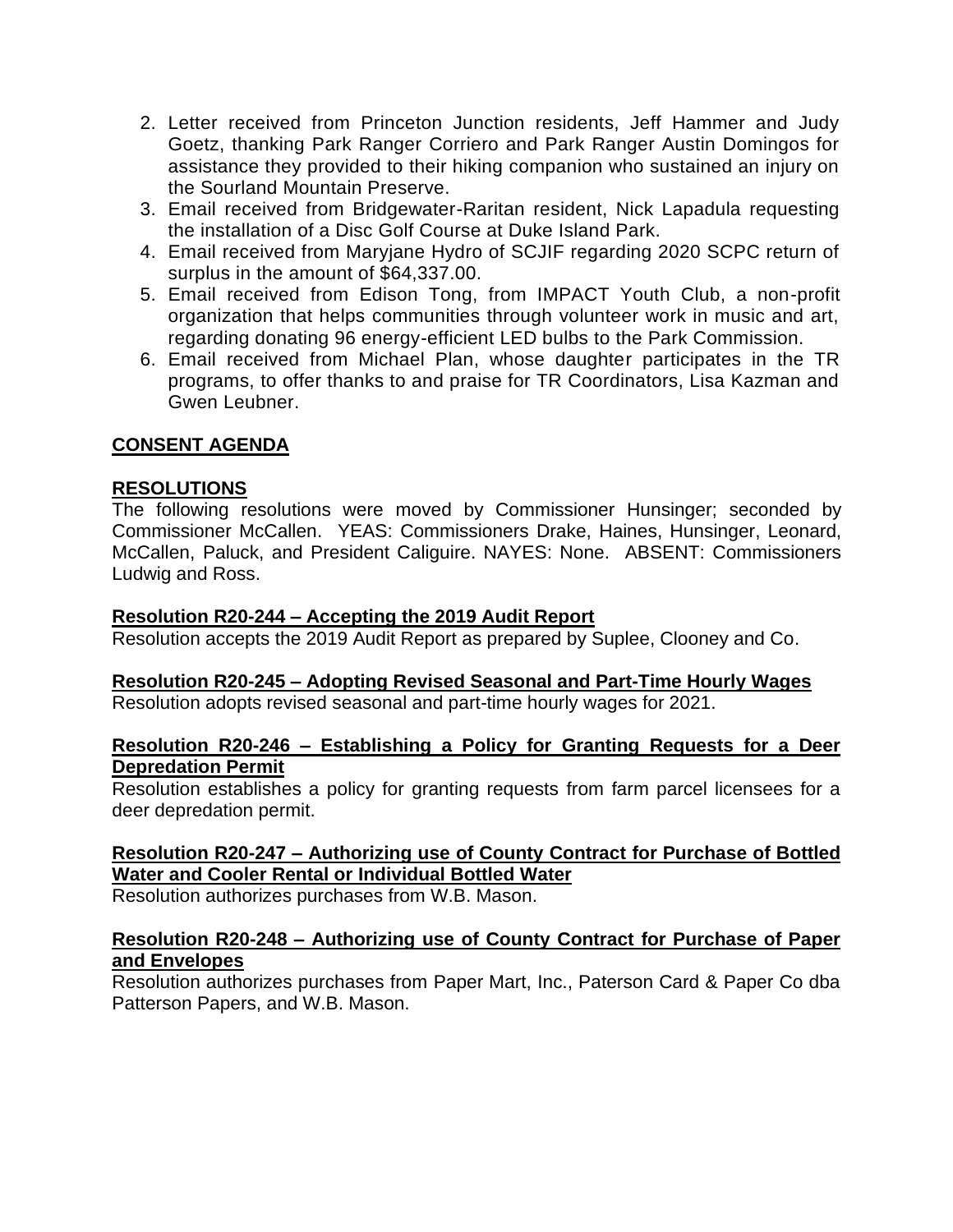## **Resolution R20-249 – Authorizing use of County Contract for Purchase of Snow Plow, Salt Spreaders and Hydraulics and Controls**

Resolution authorizes purchases from A&K Equipment Co. Inc.; Cliffside Body Corp; Bristol Donald Co. Inc.; Creston Hydraulics, Inc.; Dejana Truck & Utility Equipment Co, LLC; Tony Sanchez Ltd.; and Trius Inc. with costs not to exceed \$6,000.00.

## **Resolution R20-250 – Awarding Contract for Testing and Monitoring of Fire Alarms and Security Systems**

Resolution awards contract to Vanwell Electronics LLC with costs not to exceed \$19,345.00.

## **Resolution R20-251 – Authorizing use of County Contract for Purchase of Equipment and Tool Rental**

Resolution authorizes purchases from Herc Rentals; PSI Process; Sunbelt Rentals Inc.; Equiptech LLC; Pave-Rite, Inc.; and Jet Vac Equipment.

## **Resolution R20-252 – Awarding Contract for Purchase of Animal Feed and Supplements**

Resolution awards contract to Frank Carrajat dba Middle Valley Farms for Option A: Hay, and Bohonyi Corp for Option B: Grain and Option C: Supplements with costs not to exceed \$42,000.00.

## **Resolution R20-253 – Authorizing use of Educational Services Commission Contract for Purchase of Grounds Equipment: Toro Sprayer/Spreader**

Resolution authorizes purchase from Storr Tractor Company with cost not to exceed \$8,110.00.

## **Resolution R20-254 – Authorizing use of Educational Services Commission Contract for Purchase of Grounds Equipment: John Deere Utility Tractor and Loader**

Resolution authorizes purchase from Deere & Co., with cost not to exceed \$36,372.52.

## **Resolution R20-255 – Authorizing use of Educational Services Commission Contract for Purchase of Grounds Equipment: Groundmaster 3500-D**

Resolution authorizes purchase from Storr Tractor Co. with cost not to exceed \$34,215.77.

## **Resolution R20-256 – Authorizing use of Educational Services Commission Contract for Purchase of Grounds Equipment: John Deere 2550 Triple Cut Triplex Mower**

Resolution authorizes purchase from Deere & Co. with cost not to exceed \$36,455.65.

## **Resolution R20-257 – Authorizing use of Educational Services Commission Contract for Purchase of Grounds Equipment: Club Car Carryall 502**

Resolution authorizes purchase from Vic Gerard Golf Cars with cost not to exceed \$10,946.00.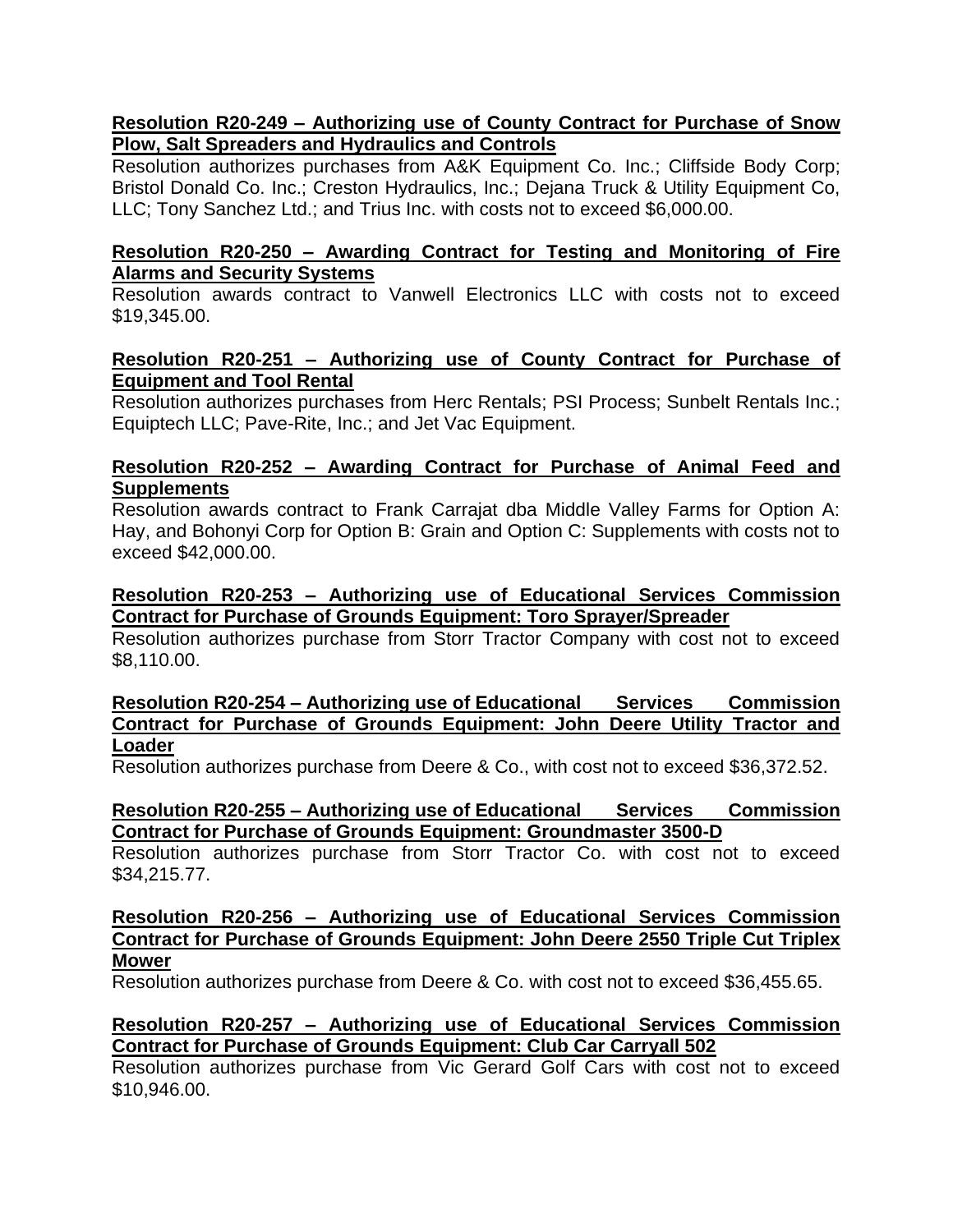## **Resolution R20-258 – Authorizing use of Educational Services Commission Contract for Purchase of Grounds Equipment: Hudson Brother Trailer**

Resolution authorizes purchase from Cherry Valley Tractor Sales with cost not to exceed \$9,631.66.

## **Resolution R20-259 – Authorizing use of Educational Services Commission Contract for Purchase of Grounds Equipment: 325G Track Skid Steer**

Resolution authorizes purchase from Jesco Inc. with cost not to exceed \$63,316.80.

## **Resolution R20-260 – Authorizing use of Educational Services Commission Contract for Purchase of Grounds Equipment: Ford F150**

Resolution authorizes purchase from DFFLM, LLC T/A Distchman/Flemington Ford with cost not to exceed \$33,665.25.

## **COMMITTEE REPORTS**

## **CFO's Report**

Commissioner Ross, Chair of the Committee, submitted a report for the month of October 2020.

Director Soriano stated that despite the cancellation of programs and events this year due to the pandemic, Golf revenue and number of rounds played have exceeded expectations. As a result, the Park Commission has met its anticipated revenue projections and will have a surplus for 2020.

## **HUMAN RESOURCES**

Commissioner Leonard, Chair of the Committee, submitted a report for the month of October 2020.

## **LEISURE SERVICES**

Commissioner Hunsinger, Chair of the Committee, submitted a report for the month of October 2020.

Cindie Sullivan, Assistant Director, stated that Dina Trunzo received an award from the New Jersey/Eastern Pennsylvania Therapeutic Recreation Association for recognition of her work and dedication to making TR a licensed profession in the State of New Jersey.

Dina Trunzo, Administrator Leisure and Community Services, stated that the Park Commission will be assisting the Somerset County Sheriff's Department with this year's toy collection for Toys for Tots by holding drive-by donation days at Neshanic Valley Golf Course on Friday, November 27<sup>th</sup> and Saturday, December 5<sup>th</sup> at Colonial Park, Duke Island Park, the EEC, and Lord Stirling Stable. Dina, at the request of Commissioner Leonard, will look to have electronic signs posted regarding these collection events where feasible.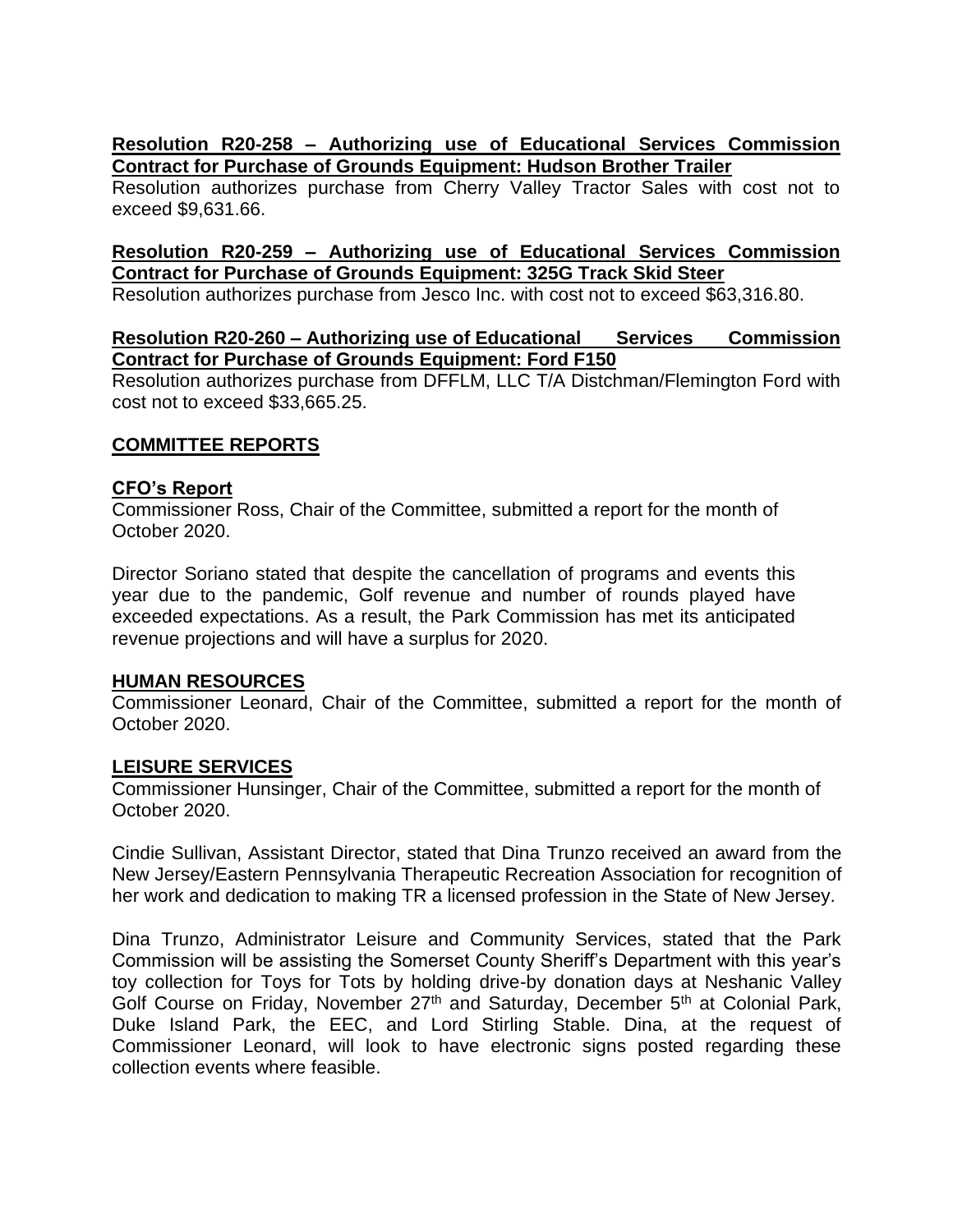## **GOLF MANAGEMENT**

Commissioner Paluck, Chair of the Committee, submitted a report for the month of October 2020.

Bob Ransone, Deputy Director, Golf Management reported that golf play continues to exceed expectations due to mild weather. The Black Friday Gift Card sale will take place Friday, November  $27<sup>th</sup>$  through Sunday, November  $29<sup>th</sup>$ . This year there will be a \$500,000.00 cap to gift card sales. It is intended that a second gift card sale event will be scheduled over Presidents Day weekend in February 2021. Bob thanked the County Graphic Department for assisting with the design of a flyer for the gift card event.

## **INFORMATION MANAGEMENT**

Commissioner McCallen, Chair of the Committee, submitted a report for the month of October 2020.

Cindie Sullivan reported that the Park Commission is in the process of transitioning to Office 365 and thanked IM Coordinators, David Metch and Steven Crofts for their management of the migration process.

## **VISITOR SERVICES**

Commissioner Ross, Chair of the Committee, submitted a report for the month of October 2020.

## **PROPERTY MANAGEMENT**

Pierce Frauenheim, Deputy Director Park Operations, stressed the need for granting permission to farm licensees who seek deer depredation permits through the NJ Department of Environmental Protection's (NJDEP) Division of Fish and Wildlife. Failure to consider these requests will result in the loss of farmers willing to license Park Commission properties; thus creating a loss in stewardship of these parcels.

## **PLANNING AND LAND ACQUISITION**

Commissioner Haines, Chair of the Committee, submitted a report for October 2020.

## **CAPITAL FACILIITES – CONSTRUCTION and ENGINEERING**

Commissioner McCallen, Chair of the Committee, submitted a report for October 2020.

## **PARK MAINTENANCE & HORTICULTURE**

Commissioner Hunsinger, Chair of the Committee, submitted a report for October 2020.

Pierce Frauenheim, Deputy Director, Park Operations, is working with Jessica Patterson at NJDEP to resolve issues identified in a recent inspection report issued by NJDEP for Park Commission owned Open Space properties. Staff continues the winterization of park facilities and the planting of bulbs at the perennial garden at Colonial Park.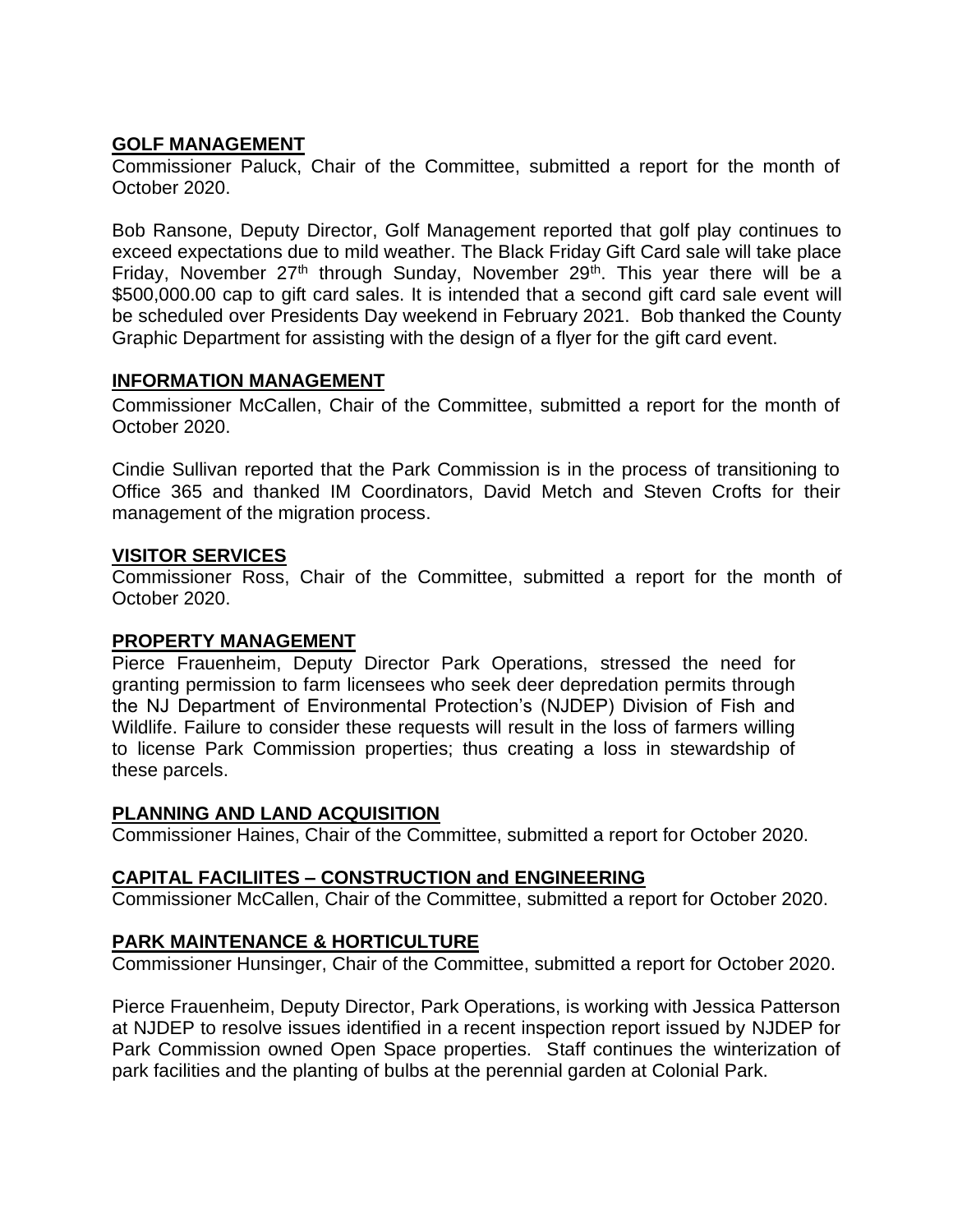## **AUDIT COMMITTEE**

The 2019 Audit has been received, reviewed and approved by the Audit Committee.

#### **FREEHOLDERS REPORT**

Freeholder Marano gave kudos to Park Maintenance staff for their maintenance of the Raritan River Greenway Trail; which she walked over the weekend. The County is ramping up to supply more COVIID-19 tests in response to the increasing number of COVID-19 cases. Freeholder Marano thanked the Park Commission for their assistance offered to the County Sheriff's Department with toy collection for this year's Toys for Tots program.

## **OLD BUSINESS**

There was no old business for discussion.

#### **NEW BUSINESS**

Director Soriano stated that he was in receipt of a request from Steve Zamek, a farm licensee of three farm parcels: Milich Parcel, Birjan Parcel and Bibeau Parcel; to apply for a Deer Depredation Permit through the NJDEP's Division of Fish and Wildlife (the "Division"). The request comes in light of the amount of crop damage Mr. Zamek has sustained on his farm parcels. As property owners of these parcels, the Park Commission must consider granting approval for Mr. Zamek to seek the permit through the Division. Director Soriano is presenting Mr. Zamek's request to the Commission to grant him permission to seek a Deer Depredation Permit. Discussion ensued and it was agreed that permission be granted to Mr. Zamek with additional conditions added to the Permit. These conditions include dates and times for hunting, insurance requirements, release/waiver/indemnification requirements for those hunting, and restrictions on the method of disposal of deer carcasses. It was decided that it is in the best interest of both parties to maintain the viability of farming on Park Commission properties and that Deer Depredation requests be granted and restrictions imposed in accordance with each particular property. Permission granted to Mr. Zamek will be memorialized in a resolution presented at the December Park Commission Meeting.

A proposed schedule of dates and times for the 2021 Park Commission Monthly Meetings was distributed to the Commissioners and Freeholder Liaison for review. The dates and times presented were amenable to the Commissioners and will be approved at the December Park Commission Meeting.

Freeholder Marano reminded those Commissioners with expiring terms to upload their resume and letter of intent should they seek consideration for reappointment in 2021.

Seeing no further business, a motion to adjourn the meeting at 9:13 A.M. was moved by: Commissioner Haines; seconded by: Commissioner Paluck. YEAS: Commissioners Drake, Haines, Hunsinger, Leonard, McCallen, Paluck, and President Caliguire. NAYES: None. ABSENT: Commissioners Ludwig and Ross.